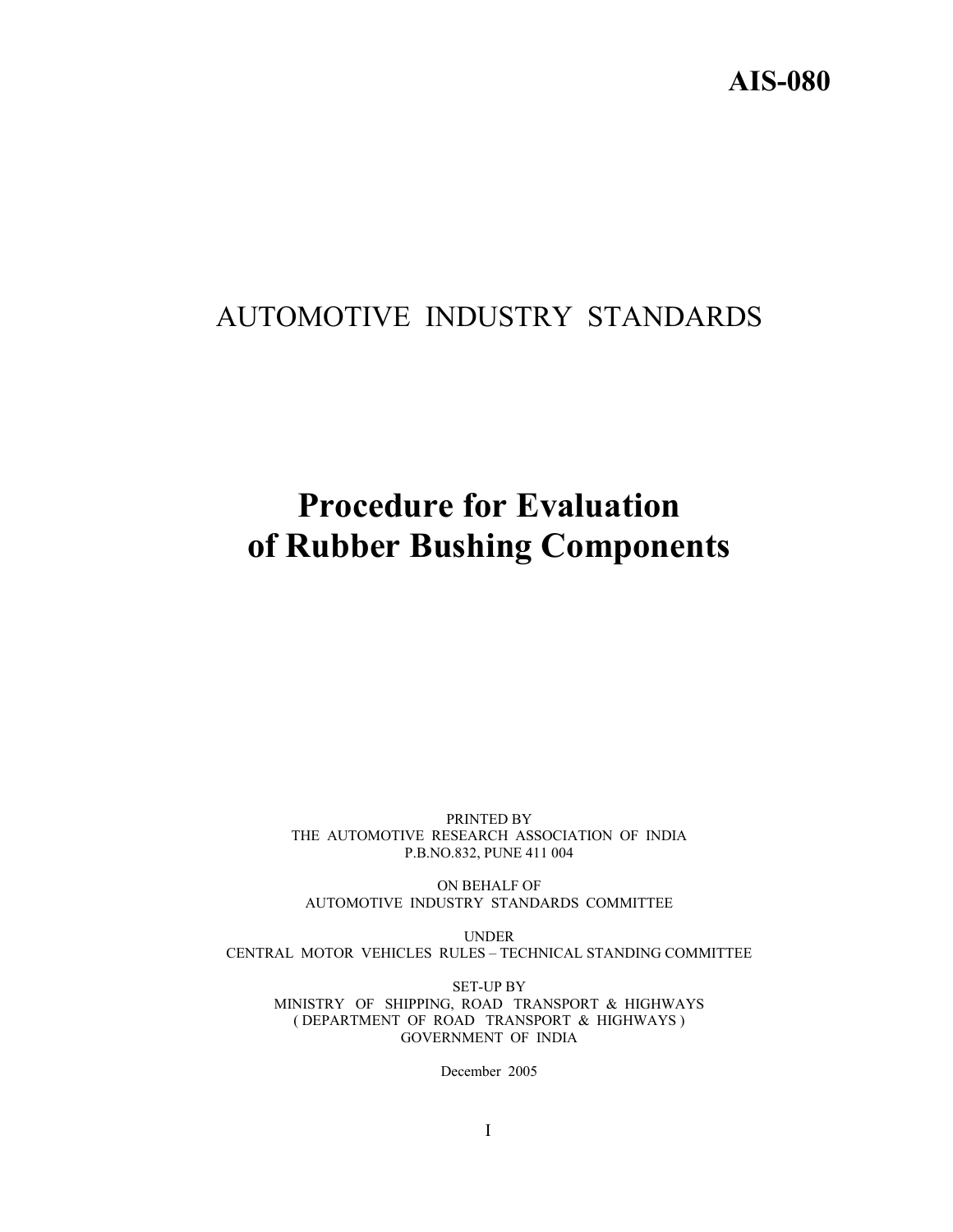| Sr.<br>No. | Corr-<br>igenda. | Amend-<br>ment | <b>Revision</b> | <b>Date</b> | Remark | Misc. |
|------------|------------------|----------------|-----------------|-------------|--------|-------|
|            |                  |                |                 |             |        |       |
|            |                  |                |                 |             |        |       |
|            |                  |                |                 |             |        |       |
|            |                  |                |                 |             |        |       |
|            |                  |                |                 |             |        |       |
|            |                  |                |                 |             |        |       |
|            |                  |                |                 |             |        |       |

Status chart of the standard to be used by the purchaser for updating the record

**General Remarks :**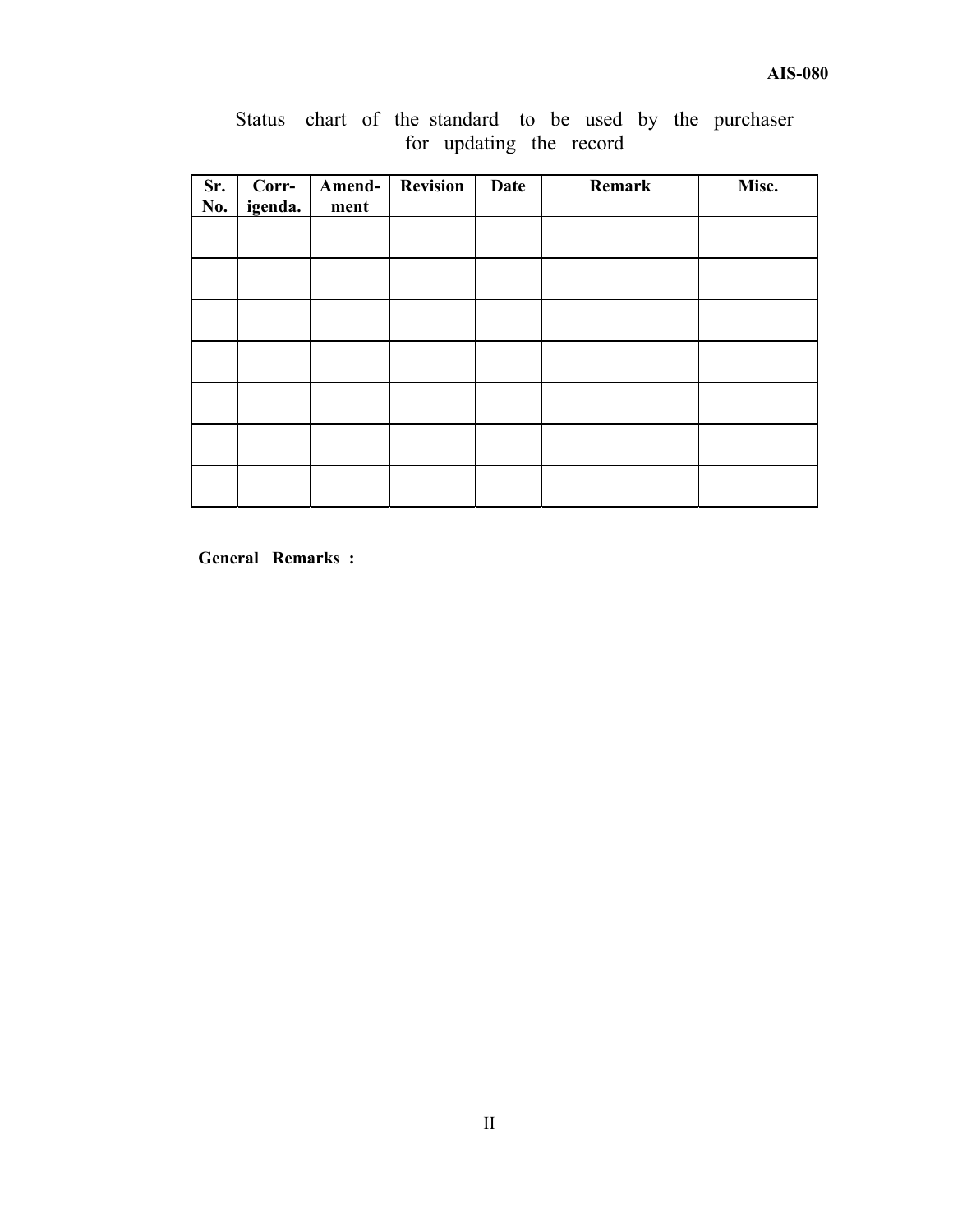#### **INTRODUCTION**

The Government of India felt the need for a permanent agency to expedite the publication of standards and development of test facilities in parallel when the work on the preparation of the standards is going on, as the development of improved safety critical parts can be undertaken only after the publication of the standard and commissioning of test facilities. To this end, the erstwhile Ministry of Surface Transport (MoST) has constituted a permanent Automotive Industry Standards Committee (AISC) vide order No. RT-11028/11/97-MVL dated September 15, 1997. The standards prepared by AISC will be approved by the permanent CMVR Technical Standing Committee (CTSC). After approval, the Automotive Research Association of India, (ARAI), Pune, being the secretariat of the AIS Committee, has published this standard. For better dissemination of this information ARAI may publish this document on their Website.

The present automotive standard is prepared to provide procedure for evaluation of rubber bushing components for incorporating construction, quality of the end product to meet the service requirement by evaluating the properties/parameters of the rubber components. It is recommended for safety related components.

While preparing this standard considerable assistance is taken from following International Standards:

1. British Rubber Manufacturing Association (BRMA) recommended procedures for testing of rubber to metal bonded components.

| 2. JIS K $6394 - 1976$ | Testing Methods of Dynamic Properties for<br>Rubber, Vulcanized or Thermoplastic |  |
|------------------------|----------------------------------------------------------------------------------|--|
| 3. SAE J 1883 Oct. 94: | Elastomeric Bushing "TRAC" Application Code                                      |  |

The Automotive Industry Standards Committee (AISC) responsible for preparation of this standard is given in Annex : II.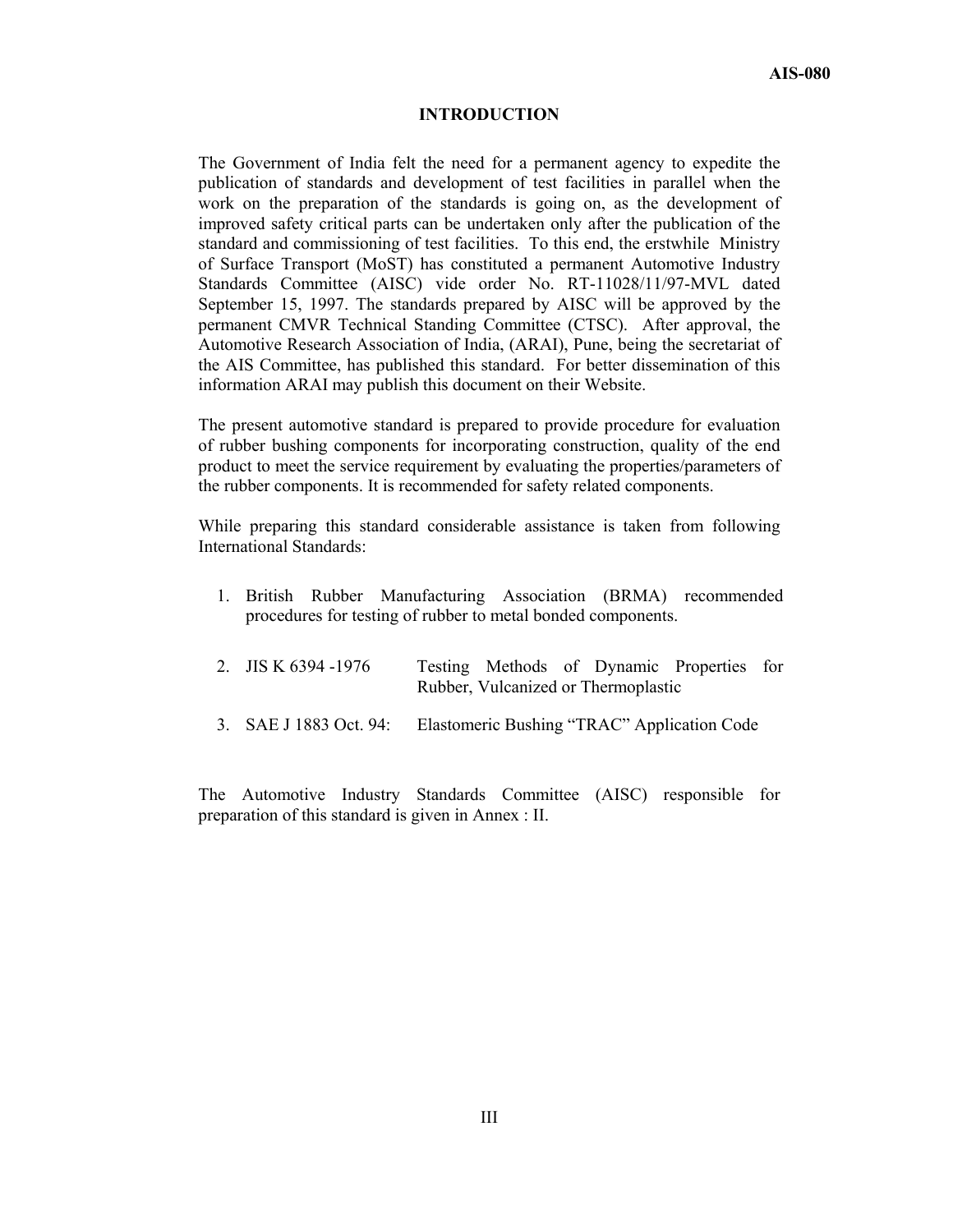# **Procedure for Evaluation of Rubber Bushing Components**

#### **1. SCOPE**

This guideline standard specifies the performance requirements of rubber bushings which are designed for their flexibility in torsion and axial as well as radial displacements.

#### **2. PURPOSE**

To meet stringent requirements of auto rubber components and to establish and maintain the quality of the end product by evaluating the properties/parameters of the rubber materials.

#### **3. DEFINITIONS**

- 3.1 **Bushing –** A cylindrical bearing or a guide.
- 3.2 **Elastomer –** Macromolecular material that returns rapidly to approximately initial dimensions and shape after substantial deformation by applying stress and release of stress.
- 3.3 **Fatigue –** The process of progressive localized permanent structural changes occurring in a material or component subject to the conditions which produces fluctuating stresses and strains at some point or points and which may cumulate in loss of load bearing ability, cracks or complete fracture after a sufficient number of fluctuations.
- 3.4 **Test axes –** Radial load and torsional rotations are the most commonly controlled input quantities to a bushing.
- 3.5 **Radial –** The translational axis on which radial load is applied
- 3.6 **Axial –** The translational axis coinciding with the bushing inner and outer sleeve axis.
- 3.7 **Normal –** The translational axis perpendicular to both the radial and axial axes.
- 3.8 **Torsional** The rotational axis coinciding with the axial axis.
- 3.9 **B10 Life –** The life corresponding to 10% of the population. 10% is the probability of failure, i.e. 90% of the population will survive the specified life.
- 3.10 **Spring Rate** Ratio of force to the deflection produced by that force. Spring rate = Force / Deflection. It is the property of the particular elastic body under consideration.
- 3.11 **Permanent Set** The residual deformation of a component after removal of external load.
- 3.12 **Dynamic Stiffness** Dynamic Stiffness is ratio of maximum dynamic force amplitude and maximum deflection amplitude.
- 3.13 **Service Load** It is a actual load coming on a component during it's different service conditions.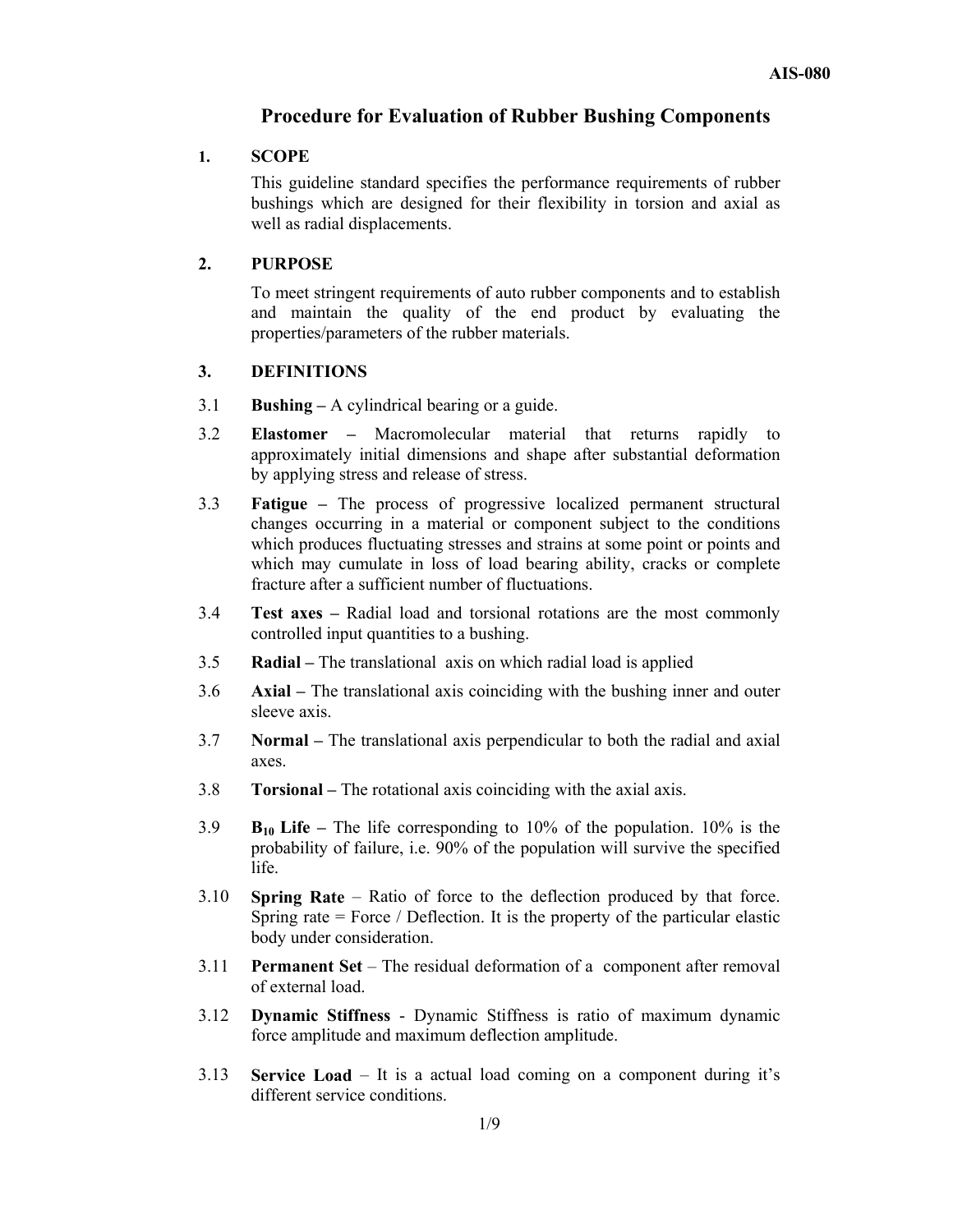- 3.14 **Load bearing capacity** It is the strength capacity of mounts required at maximum load i.e. 1.5 times service load.
- 3.15 **Preload** An static load which is experienced by the component during the service.
- 3.16 **Dynamic Spring Rate(k)** The proportionality factor between the component of the applied force vector that is in phase with the displacement and the displacement vector. The dynamic spring rate is equal to the elastic component of the complex spring rate.
- 3.17 **Complex Spring Rate(k\*)** The effective spring rate of a part under sinusoidal dynamic stress. It is the peak to peak force across the sample divided by the peak to peak displacement. The complex spring rate can be visualized as being the vector sum of an elastic component and a viscous damping component.
- 3.18 **Storage spring constant/storage stiffness**  $(k_1)$  **It is ratio of amplitude of** component of load in the same phase as deflection divided by deflection amplitude.
- 3.19 **Loss spring constant/loss stiffness**  $(k_2)$  It is ratio of amplitude of component of load in quadrature with deflection divided by deflection amplitude.
- 3.20 **Loss angle** Loss angle is the phase angle between the applied force and resultant displacement
- 3.21 Loss factor (tan  $\delta$ ) or loss tangent of the phase angle between the applied force and resultant displacement.
- 3.22 **Frequency** The number of complete cycles, whose periods of forced vibrations per unit time caused and maintained by a periodic excitation, usually sinusoidal.

# **4. GENERAL REQUIREMENTS**

#### 4.1 **Performance Tests**

The performance test covers conditioning of the components at the specified temperature and testing depending upon operating conditions. Various performance test which are required to be carried out are static characteristics at low achievable frequency (normally 0.1 Hz), dynamic characteristics at different frequencies including dynamic stiffness, loss angle, fatigue life with different types of loading based on operating conditions.

# 4.2 **Environmental Tests**

The purpose of environment resistance testing is to determine the extent of changes to the materials and rubber to metal bond forming the product, as a result of exposure to particular types of environmental similar to service conditions.

The environmental test covers resistance to heat and cold, fluids such as petroleum products, hydraulic oil, humidity. These tests are generally carried out in special chambers simulating the required conditions.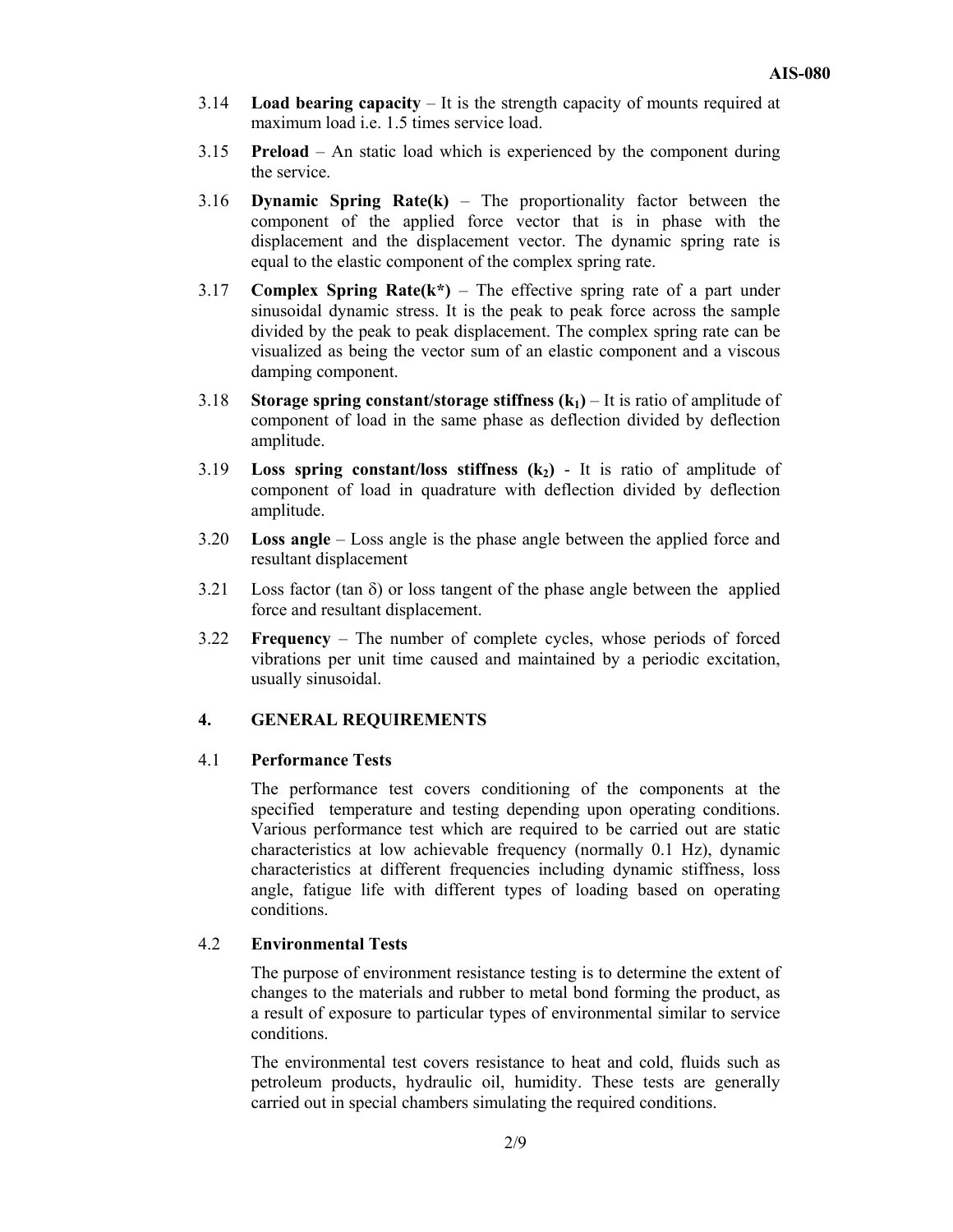# **5. PERFORMANCE REQUIREMENTS**

#### 5.1 **General conditioning procedure**

Before any types of test is carried out on bush components the following conditioning procedures shall be followed. The minimum time between vulcanization and testing shall be 24 hours and it shall not exceed 90 days. Components after any necessary preparation shall be conditioned at a temperature of 23  $\pm$  2<sup>0</sup>C for at least 3 hours before tests are carried out. Test temperature should maintain at  $23 \pm 2$  <sup>0</sup>C.

#### 5.2 **Determination of component static stiffness characteristics:**

Static test to be carried out using test machines, which can able to give displacement with force/torque requirements. The machine should be capable to record displacement and load readings. Rubber bushes are to be mounted with the help of mandrills and sleeves in such a way that bushing can take radial, axial and Torsional loads.(i.e. X,Y and Z Directions)

#### 5.2.1 **Static Torsional Stiffness Test**



Mount the specimen and rotate inner mandrill keeping outer sleeve stationary as shown in Figure 1. Plot the static curve of deflection V/s. load readings. Torsional stiffness is a ratio of torque and rotation of inner shaft to outer.

#### 5.2.2 **Static Axial Stiffness Test:**

Mount the specimen and pull inner mandrill keeping outer sleeve stationary as shown in Figure 2. Plot the static curve of deflection V/s. load readings. Axial stiffness is a ratio of Force and deflection. The axial deflection "x" of a bush arises primarily from shearing of the rubber although there may be contribution from bending.



**Figure 2**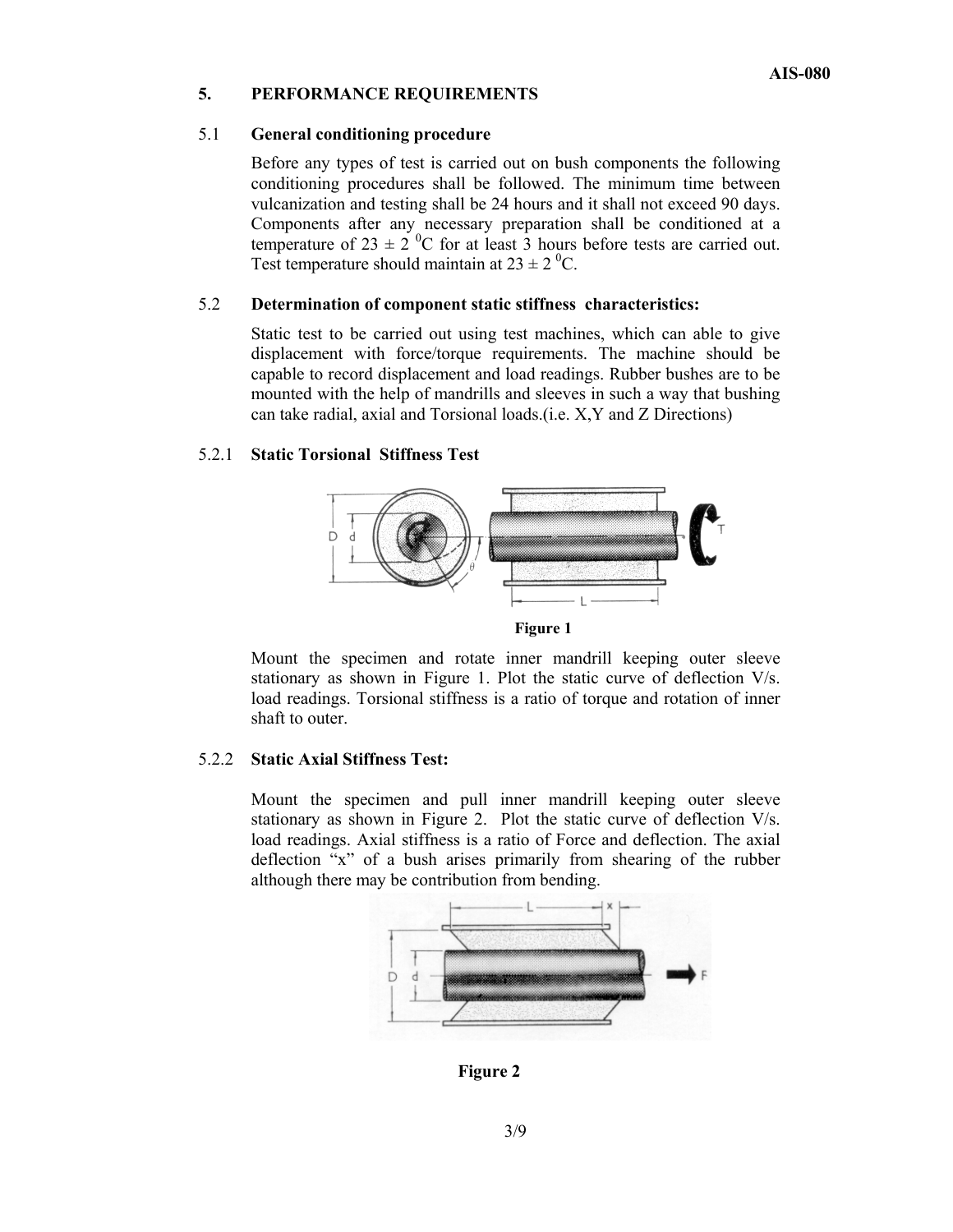# 5.2.3 **Static Radial Stiffness Kr:**

Mount the specimen and load the outer sleeve radially as shown in Figure 3. Plot the static curve of deflection V/s. load readings. Axial stiffness is a ratio of Force and deflection.



 **Figure 3** 

# **5.3 Determination of Component Dynamic Stiffness Characteristics**

# 5.3.1 **Test Pieces**

The shape and dimensions of the test pieces shall be the 2 types shown in Figure 4.

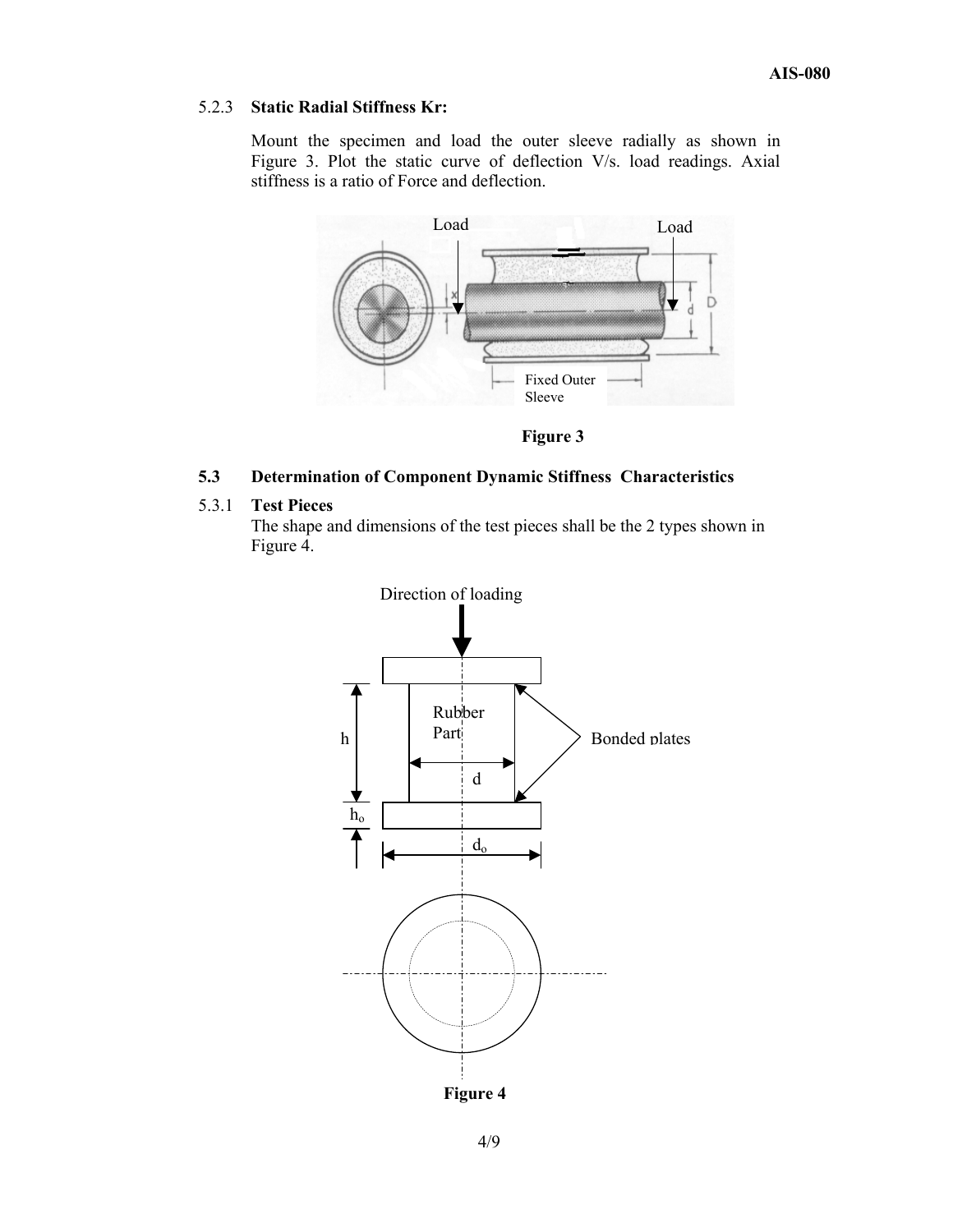| <b>Classification</b> |                 | <b>Rubber Part</b> | <b>Bonded Plate</b> |                  |  |
|-----------------------|-----------------|--------------------|---------------------|------------------|--|
| of test piece         | Diameter        | Thickness          | Diameter            | Thickness        |  |
|                       | A               | $\mathbf{h}$       | $d_{\rm o}$         | $\mathrm{^4h_o}$ |  |
| N1 Type               | $25.0 \pm 0.25$ | $25.0 \pm 0.25$    | 30                  |                  |  |
| N <sub>2</sub> Type   | $50.0 \pm 0.5$  | $50.0 \pm 0.5$     | 55                  |                  |  |

The test piece shall in general be tested at 16 hours or over and within 28 days after vulcanization.

# 5.3.2 **Test set up**

The test component should be mounted on the platen in such a manner that no relative movement can occur between the platen and the adjacent portion of the fixture. The geometry and loading procedure for each fixture should be clearly specified. The test equipment for the dynamic test to include servo hydraulic/mechanical test rig of required load and displacement with accuracy of  $\pm$  1%.

# 5.3.3 **Test frequency**

The test frequencies shall be selected from the frequencies viz. 0.1,0.3,1.0,3.0,10,30,100,300 Hz.

Mean strain shall be selected from the following Table:

| <b>Classification of</b><br>deformation | Mean Strain $(\% )$ |  |  |  |    |
|-----------------------------------------|---------------------|--|--|--|----|
| Compression or tension                  |                     |  |  |  | -- |

#### 5.3.4 **Strain Amplitude**

Strain amplitude can be selected from the following Table.

| <b>Classification of</b><br>deformation | Strain Amplitude (%) |  |  |  |  |    |
|-----------------------------------------|----------------------|--|--|--|--|----|
| Compression or tension                  |                      |  |  |  |  | -- |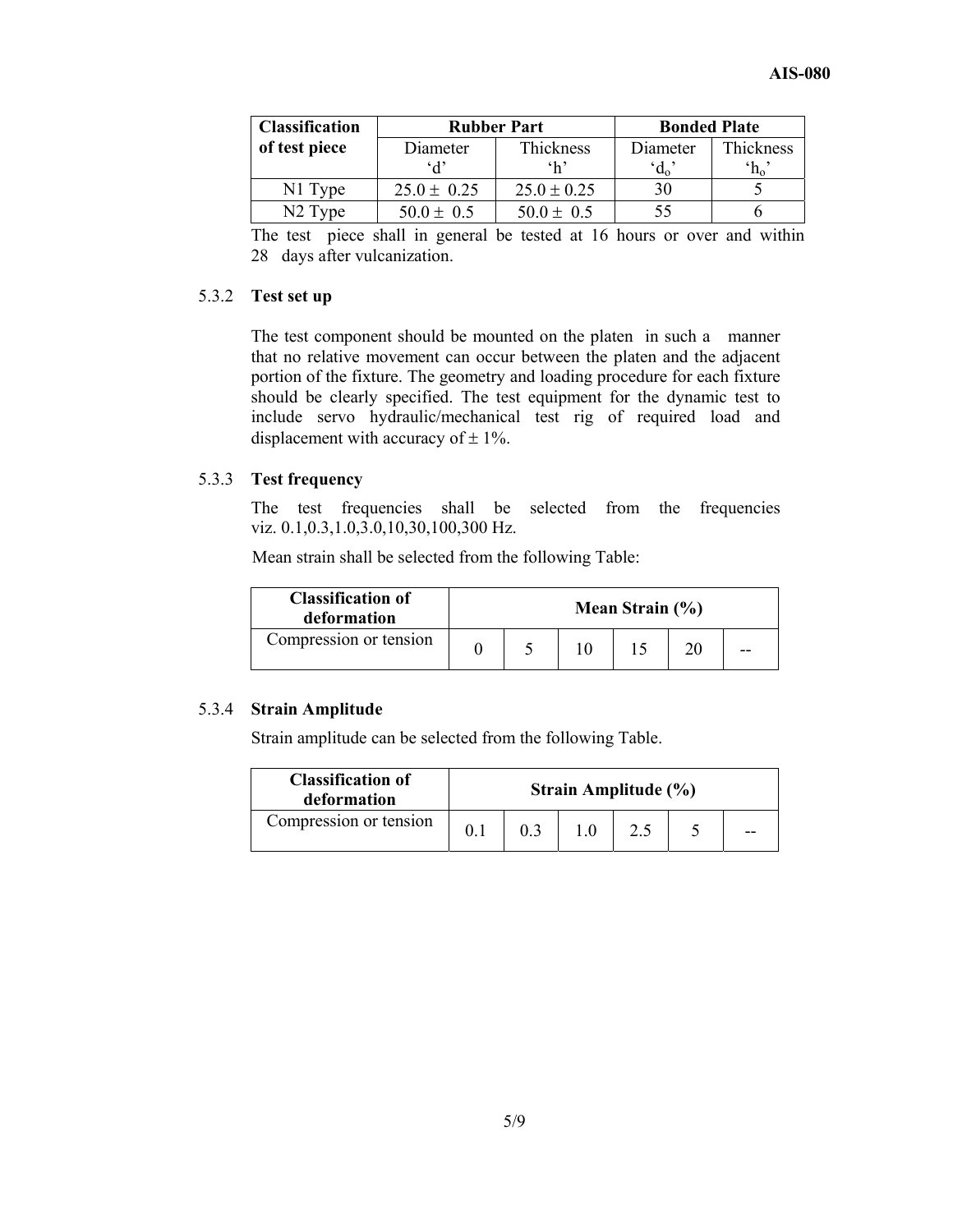

#### **Figure 5**

Record the curve of load and deflection and measure load amplitude  $P_0$ and deflection amplitude  $X_0$  as well as phase angle between load and deflection according to Figure 5. Determine the phase angle from one period T and phase difference (time ) Delta t. From these measurements calculate the spring constant and loss factor by following formulae.

Complex Spring Rate(k\*) Ik\*I =  $P_0/X_0$ 

Loss angle  $\delta = 2\pi$  (Delta t/T) rad = 360 (Delta t/T) degrees

Storage spring constant/storage stiffness  $(k_1) = Ik*I \cos\delta$ 

Loss spring constant/loss stiffness  $(k_2) = Ik*I \sin\delta$ 

Loss factor (tan  $\delta$ ) or loss tangent( 1) = k2/k1 = tan $\delta$ 

# **5.4 Determination of Bond Strength**

#### 5.4.1 **Test Apparatus**

The means of load application shall generally be power driven and the machine shall be equipped with a moving platen capable of speed 25,50 and 100 mm/minute (to be selected by agreement between purchaser and supplier according to size of component under test). The machine shall be equipped with a device to indicate the maximum applied force.

#### 5.4.2 **Determination of Bond Strength by Ultimate Strength Test Method**

This method does not give a direct measurement of true stress to rupture the rubber to metal bond. This method however give convenient techniques for assessing the relative strengths of the bonds for a given type of components in relation to minimum recommended ultimate strength criteria.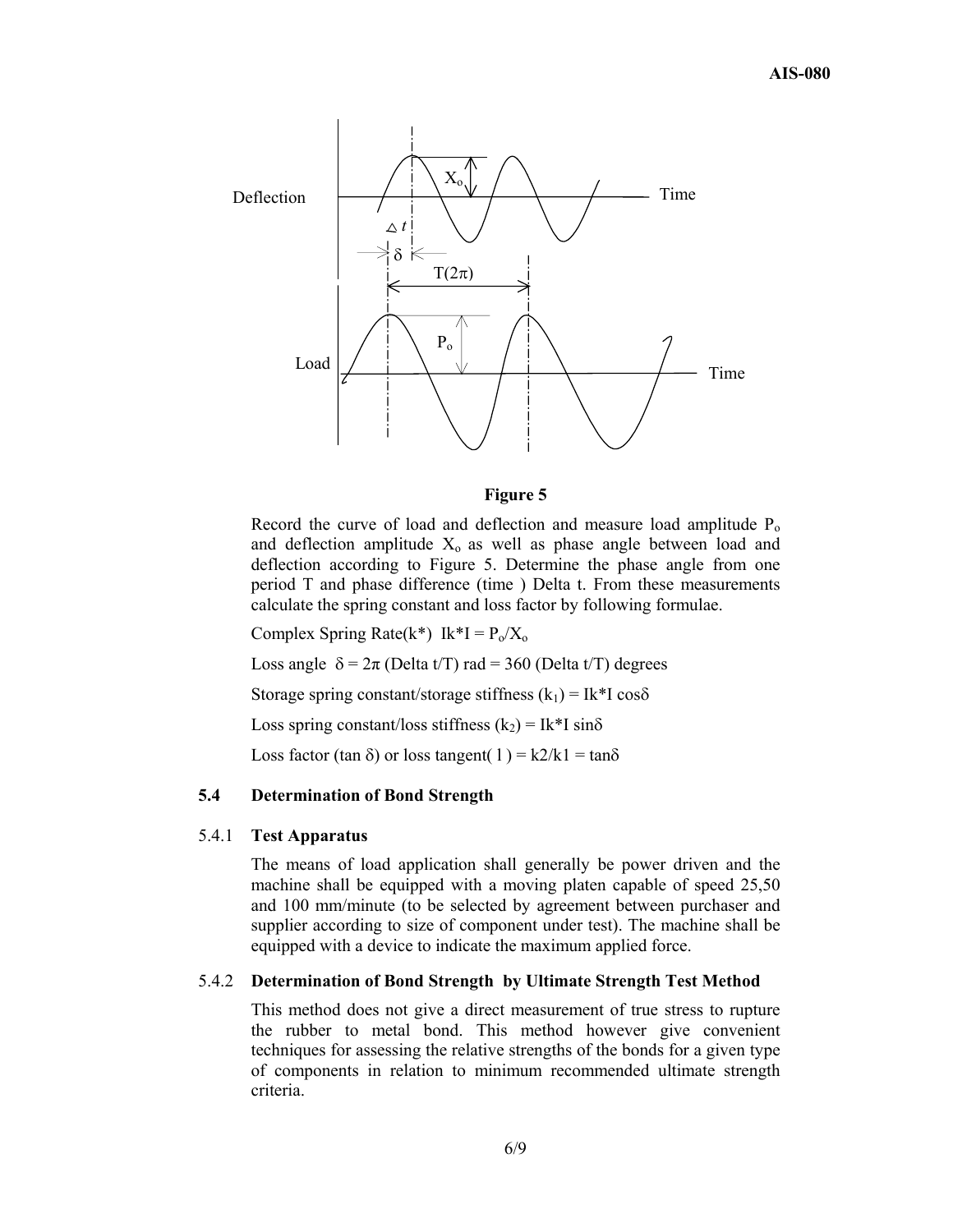The test component should be mounted in the test machine taking care to ensure that the tension force is correctly distributed over the cross section under the test. The component should be deformed at the selected rate of separation until failure occurs. The maximum tensile force normal to bonded surface shall be recorded and the separated component to be examined. The test results shall be expressed in MPa calculated by dividing the maximum force by the projected of the smaller bonded interface. In case of rupture of rubber it must be recognised that the adhesion value is higher than that reported.

# **5.5 Determination of Component Environmental Resistance Properties**

To determine extent of changes to rubber bushing components by exposing to environmental resistance properties like heat and cold, service fluids, and salt spray corrosion. The test condition like time, temperature, type of media etc. can be decided as mutually agreed between the supplier and user.

Total time of test could be 72 hours. Exposure to heat could be 70  $^{\circ}$ C  $\pm$  2  $^{\circ}$ C. Component should be examined at intermediate periods. Component could be immersed in mineral oil depending upon the application.

A failure criterion for acceptability is after the exposure to the environment testing that is necessary to examine the component for the changes in the stiffness properties which may affect service performance. These changes may be due to change in the rubber and/or the bond, metal, part etc. The percentage variation in stiffness before and after environment test should be within 20%. The extent of cracking of free surface of rubber shall be assessed by the naked eye.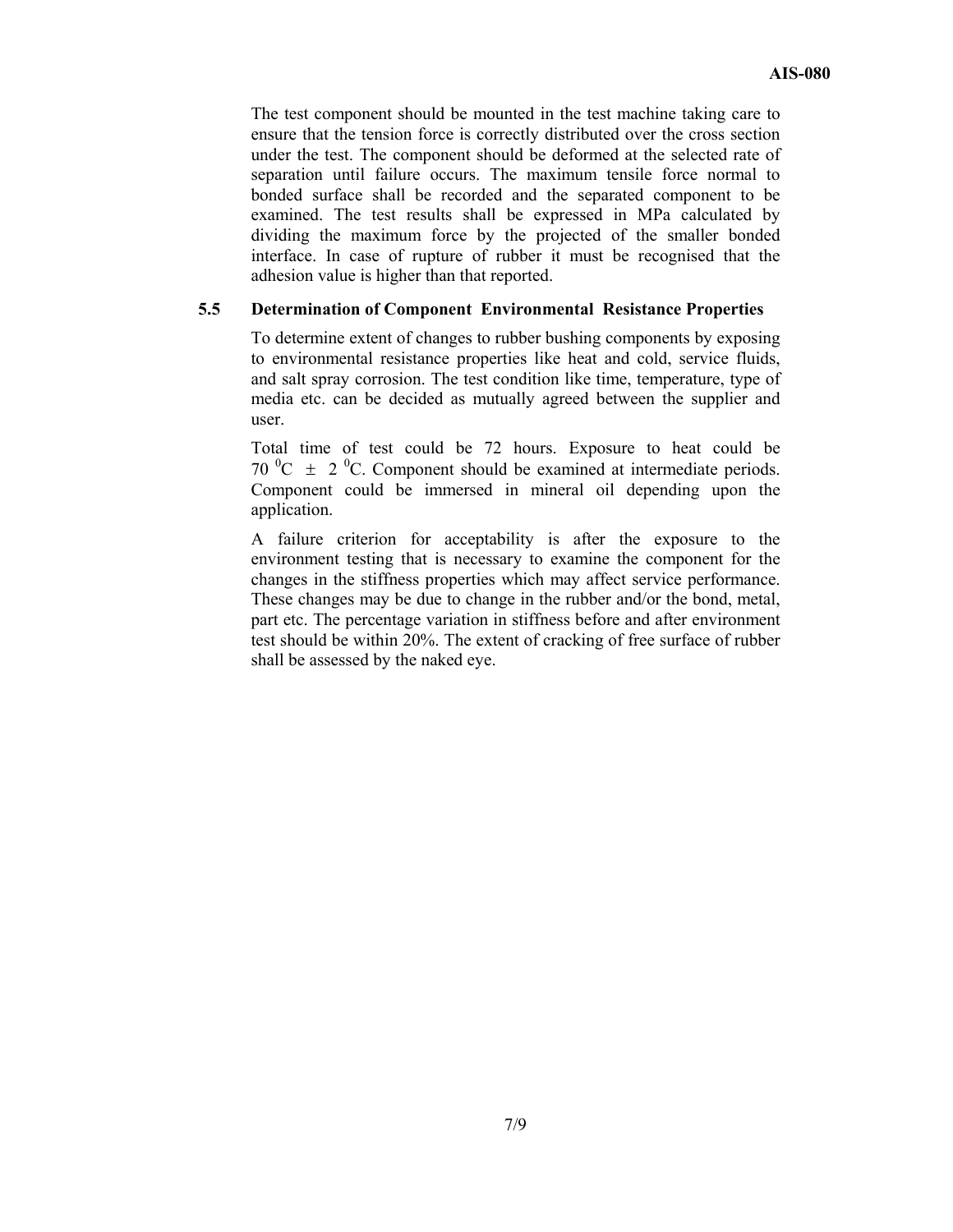#### **ANNEX - I**

#### **GENERAL REQUIREMENTS FOR DURABILITY EVALUATION BY FATIGUE TESTING METHOD**

The bushing shall be placed in rigid test fixture and allow load cycles as per service conditions or mutually agreed between supplier and vehicle manufacturer. Test equipment shall be capable of  $\pm 1.0$  % control load or displacement. Direction of loading will be either single axis or multi axis depending upon the service conditions. Test frequency to be 1.5 to 2.0 Hz or select frequency and amplitude such that temperature rise within body of component shall not exceed 70 °C. The test may be carried out at constant force amplitude or at constant deformation amplitude or variable load and deformation (i.e. block cycling). The test frequency and the test duration depends on dynamic loading conditions. Record permanent set after 24 hours of the test.

| <b>Test condition component</b>                                                                                                                                                      | <b>Loading conditions</b>                                                                                                                                                                                                                                                                                                                                  | <b>Test duration</b><br>standard |
|--------------------------------------------------------------------------------------------------------------------------------------------------------------------------------------|------------------------------------------------------------------------------------------------------------------------------------------------------------------------------------------------------------------------------------------------------------------------------------------------------------------------------------------------------------|----------------------------------|
| Bushing for suspension<br>arms etc. e.g. Rear axle<br>fitment bush, wishbone<br>bush, Front/Rear shock<br>absorber buffer, Assembly<br>top cup, Rubber bumper,<br>power train mounts | The fatigue test to be<br>carried out with<br>simultaneous loading in<br>radial and torsional<br>direction on<br>the<br>component. Radial load<br>to be given in sinusoidal<br>cycle of 0.5 to 1.5 times<br>static service load.<br>Torsional load to be<br>given in $\pm$ specified<br>degrees or from 0 degree<br>to specified degree as<br>agreed upon. | $10^6$ cycles                    |

To test minimum 10 samples to arrive at  $B_{10}$  life to confirm the product variation and quality. The general acceptance criteria is the component stiffness and permanent set taken after 24 hours should not change more than 20% of original value. It shall not show any evidence of failure within rubber bush. Permanent set taken after 24 hours should not exceed a level equivalent to 20% of the maximum rubber thickness.